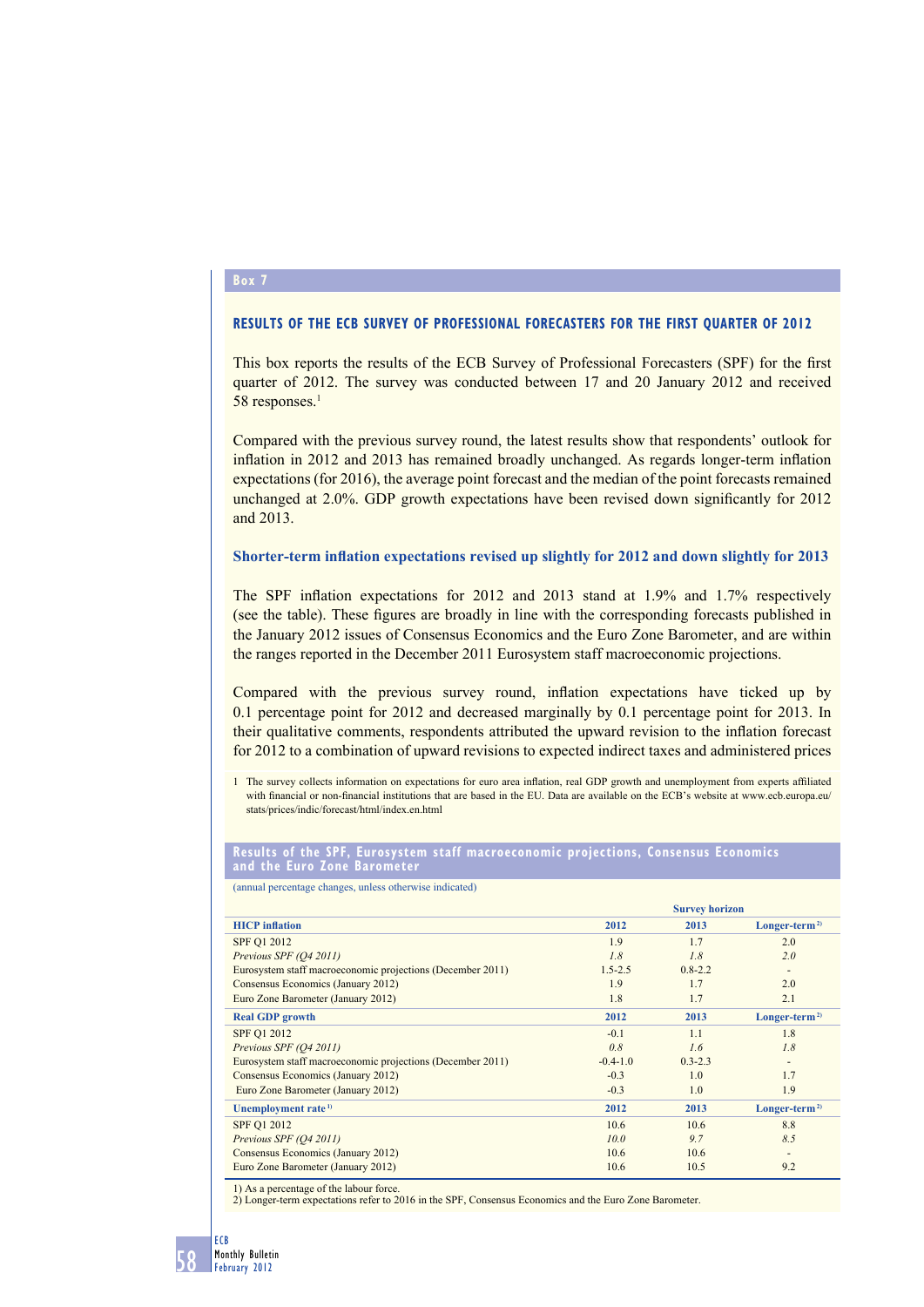## **ECONOMIC AND MONETARY DEVELOPMENTS**

Prices and costs



**Chart A Aggregated probability distribution of average annual inflation expectations for 2012** 

in some countries, an upward revision to expected oil prices and a downward revision to the expected EUR/USD exchange rate. Furthermore, they put the downward revision to the inflation forecast for 2013 down to expectations of lower economic activity (partially on the back of stronger fiscal consolidation measures) and profit margins, as well as of higher unemployment.

With regard to the risks to the inflation outlook, the aggregate probability distribution for 2012 has shifted towards somewhat higher outcomes compared with the previous survey round (see Chart A). The probabilities attached to the interval between 1.5% and 1.9% and between 2.0% and 2.4% are now more or less equal at slightly more than 30%, and the probability assigned to inflation being at  $2\%$  or above has increased from  $35\%$  to  $44\%$ . By contrast with 2012, the aggregate probability distribution for 2013 has shifted towards somewhat lower outcomes compared with the previous survey round, and the highest probability is now assigned more clearly to the interval between 1.5% and 1.9%.

Some respondents mentioned higher energy and commodity prices, as well as further increases in indirect taxes and administered prices, as upward risks to their baseline inflation forecasts, and a weaker than expected economic outlook as the main downside risk. Based on the individual probability distributions, the balance of risks to the shorter-term point forecasts is assessed to be on the downside for 2012 and broadly balanced for 2013.<sup>2</sup>

2 The balance of risks can be defined as being on the upside (downside) when fewer respondents report a point forecast above (below) the mean of their probability distribution than respondents reporting a point forecast below (above) the mean. The mean of the probability distribution is computed by assuming that the probability mass is concentrated in the interval mid-point.

Source: ECB. Note: The aggregated probability distribution corresponds to the average of individual probability distributions provided by SPF forecasters.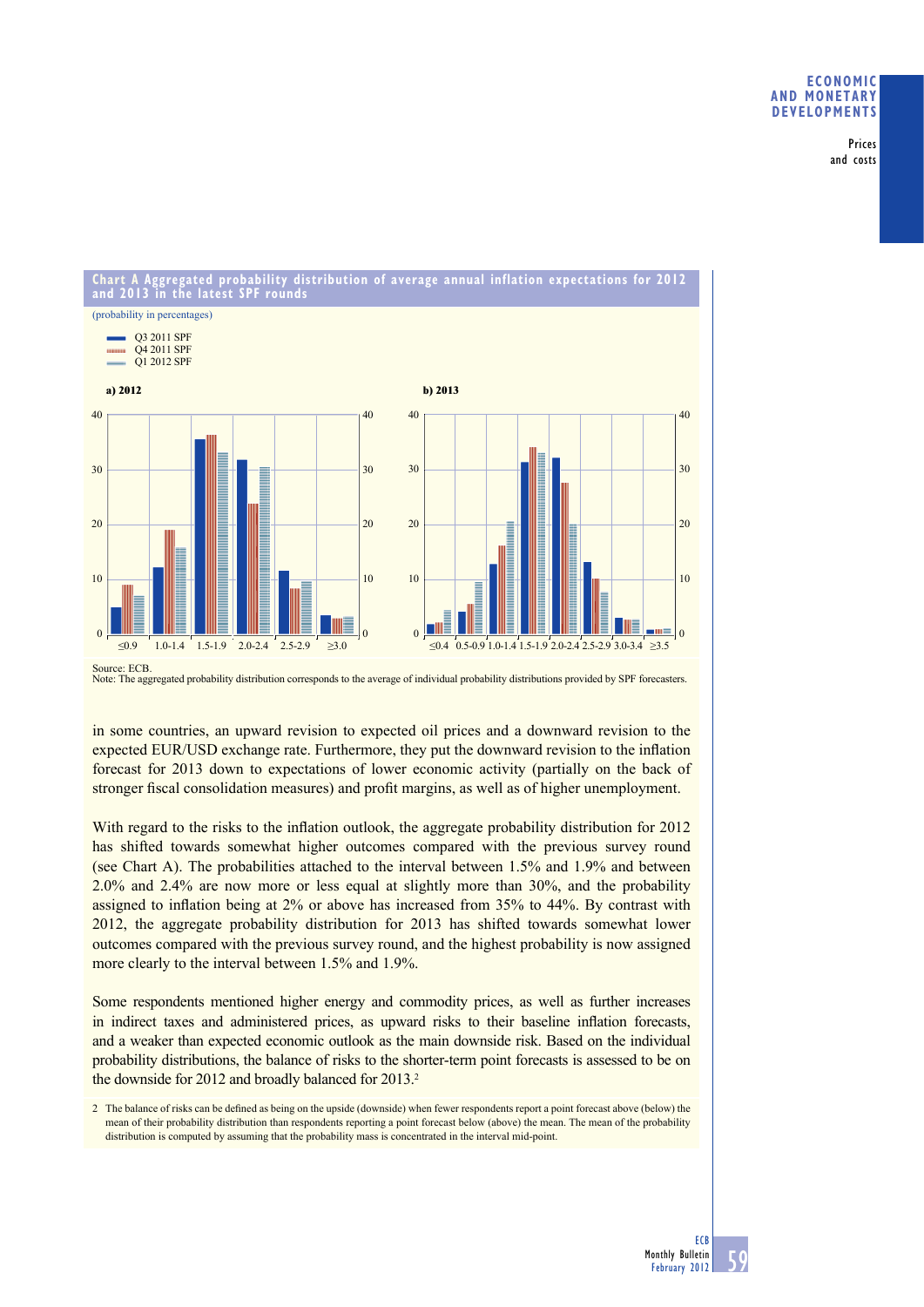

#### **Chart C Disagreement and uncertainty about longer-term inflation expectations**

#### (percentage points; percentages)





#### **Longer-term inflation expectations unchanged at 2.0%**

60

ECB Monthly Bulletin February 2012

The average point forecast for longer-term inflation remains at 2.0% for 2016. At two decimal places, expectations stand on average at 1.98%, down from 2.01% in the previous survey round. The median and the mode of the point forecasts are unchanged at 2.0%, and the share of respondents providing a point forecast of 2.0% is stable at around 40% (see Chart B). The longer-term inflation expectations are also broadly in line with the longer-term forecasts published in the October 2011 issue of Consensus Economics and the January 2012 issue of the Euro Zone Barometer (both for 2016).

The aggregate probability distribution has shifted marginally towards lower outcomes compared with the previous survey round, with the probability of inflation being at or above 2.0% decreasing from 48% to 46%. As there is still a large number of respondents with a point forecast above the mean of their probability distribution, the balance of risks surrounding the average point forecast is assessed to be largely on the downside.

Disagreement about longer-term inflation expectations, as measured by the standard deviation of the point forecasts, decreased to 0.2 percentage point (from 0.3 percentage point in the previous survey round). Aggregate uncertainty surrounding longer-term inflation expectations, as measured by the standard deviation of the aggregate probability distribution, is stable at a relatively high level (see Chart C).3

<sup>3</sup> For a discussion regarding uncertainty measures, see the box entitled "Measuring perceptions of macroeconomic uncertainty", *Monthly Bulletin*, ECB, January 2010.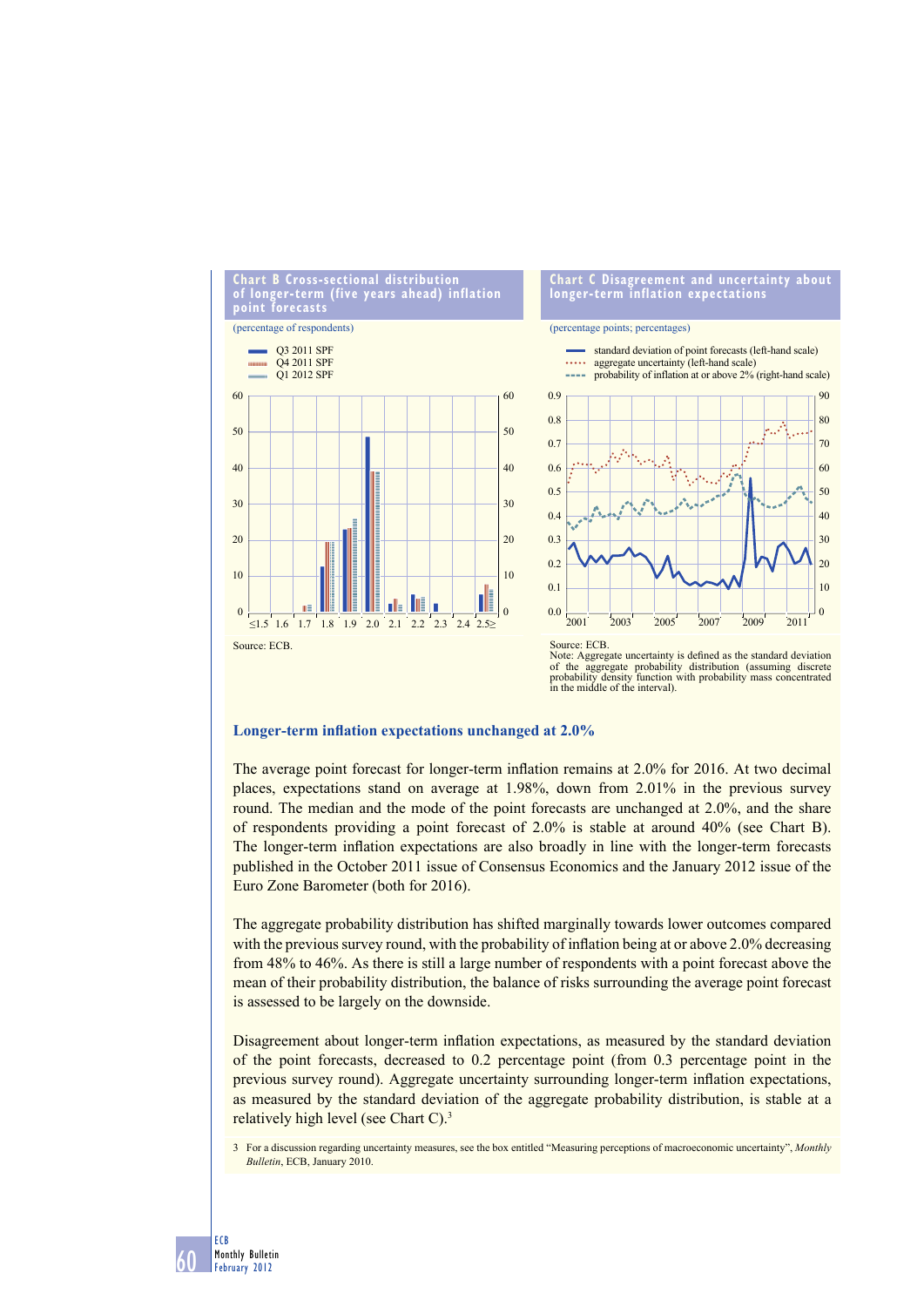# **ECONOMIC AND MONETARY DEVELOPMENTS**

Prices and costs

#### **Chart D Aggregated probability distribution of GDP growth expectations for 2012 and 2013 in the latest SPF rounds** (probability in percentages) Q3 2011 SPF Q4 2011 SPF **CONTRACTOR** Q1 2012 SPF **a) 2012 b) 2013** 40 40 40 40 30 30 30 30 **THE REAL PROPERTY AND DESCRIPTION**  $20$  $20$  $20$  $20$ 10 10 10 10 IE .mE  $\theta$  $\theta$  $\theta$  $\Omega$ -1.0 -0.5 0.0 1.0 1.5 2.0 -0.5 0.0 0.5 1.5 2.0 2.5  $\leq$ 1.0 -1.0 -0.5 0.0 0.5 1.0 1.5 2.0  $\geq$ 2.5  $\leq$  0.6 -0.5 0.0 0.5 1.0 1.5 2.0 2.5  $\geq$  3.0  $-0.6$  $-0.1$  $\overline{0.4}$  $\frac{1}{1.4}$  $\overline{1.9}$  $2.4$  $-0.1$  $\vec{0.4}$  $\overline{0.9}$  $\overline{1.9}$  $2.4$  $2.9$  $0.9$ 1.4

Source: ECB. Note: The aggregated probability distribution corresponds to the average of individual probability distributions provided by SPF forecasters.

# Real GDP growth expectations revised down significantly for both 2012 and 2013

According to the latest survey results, real GDP growth expectations stand at -0.1% for 2012 and at 1.1% for 2013. Compared with the latest corresponding forecasts of Consensus Economics and the Euro Zone Barometer, they are slightly higher for 2012, but broadly similar for 2013. They are also within the ranges reported in the December 2011 Eurosystem staff macroeconomic projections.

By comparison with the previous round of the SPF, GDP growth expectations have been revised down significantly, by 0.9 percentage point for 2012 and by 0.5 percentage point for 2013. Respondents attributed this more negative baseline outlook to additional fiscal consolidation measures in many euro area countries, a further tightening of credit conditions, lower confidence and a generally higher level of uncertainty.

The aggregate probability distributions for 2012 and 2013 have shifted noticeably towards lower outcomes. For 2012, in particular, respondents now assign a probability of 54% to the intervals between -0.5% and 0.4% (see Chart D). The main upside risk to the baseline outlook was quoted as being a credible solution to the sovereign debt crisis, while the main downside risk was a further worsening of the crisis. Other downside risks included further falls in confidence, higher levels of uncertainty and the possibility of more significant credit constraints. The balance of risks to the growth outlook is assessed to be on the upside for 2012 and on the downside for 2013.